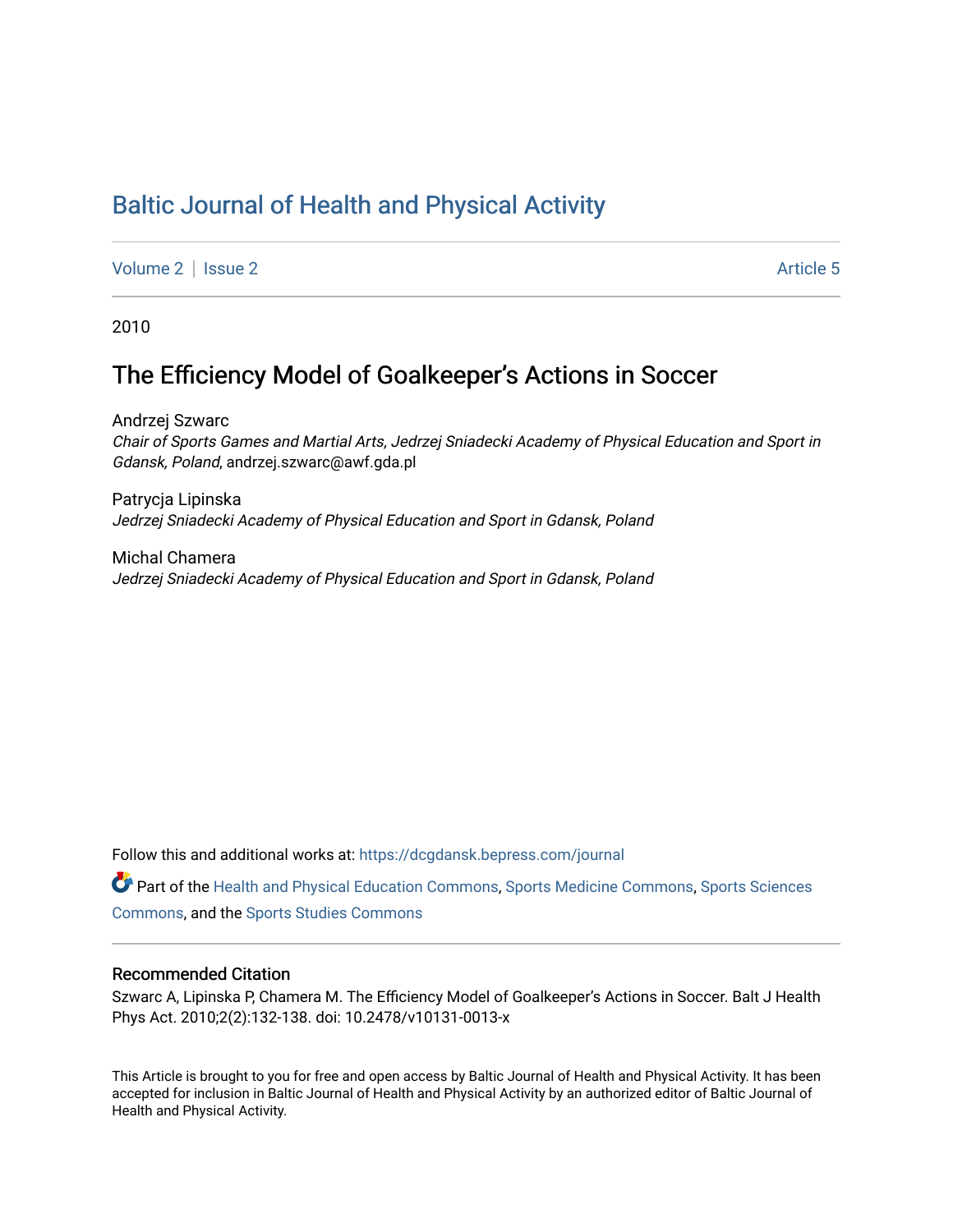|                                                                                                        | The Efficiency Model of Goalkeeper's Actions<br>in Soccer                                                                                                                                                                                                                                                                                                                                                                                                                                                                                                                                                                          |
|--------------------------------------------------------------------------------------------------------|------------------------------------------------------------------------------------------------------------------------------------------------------------------------------------------------------------------------------------------------------------------------------------------------------------------------------------------------------------------------------------------------------------------------------------------------------------------------------------------------------------------------------------------------------------------------------------------------------------------------------------|
|                                                                                                        | DOI: 10.2478/v10131-0013-x                                                                                                                                                                                                                                                                                                                                                                                                                                                                                                                                                                                                         |
| <b>Authors' Contribution:</b><br>A - Study Design<br>B - Data Collection<br>C - Statistical Analysis   | Andrzej Szwarc <sup>(A,D,E,F,G)</sup> , Patrycja Lipińska <sup>(B,C,E,F)</sup> ,<br>Michał Chamera <sup>(B,D,E,F)</sup>                                                                                                                                                                                                                                                                                                                                                                                                                                                                                                            |
| D - Data Interpretation<br>E - Manuscript Preparation<br>F - Literature Search<br>G - Funds Collection | Jedrzej Sniadecki Academy of Physical Education and Sport in Gdansk,<br>Poland                                                                                                                                                                                                                                                                                                                                                                                                                                                                                                                                                     |
|                                                                                                        | Key words: soccer, European Championship, observation, goalkeeper, efficiency<br>of action.                                                                                                                                                                                                                                                                                                                                                                                                                                                                                                                                        |
|                                                                                                        | <b>Abstract</b>                                                                                                                                                                                                                                                                                                                                                                                                                                                                                                                                                                                                                    |
|                                                                                                        | <b>Background:</b> The purpose of this paper was to present cognitive models illustrating<br>efficiency of the goalkeeper's actions in soccer based on observation of play                                                                                                                                                                                                                                                                                                                                                                                                                                                         |
| <b>Material/Methods:</b>                                                                               | in selected matches of the Euro 2008 finals.<br>The observation method was used in the study. The play of both goalkeepers<br>was analysed in 7 soccer matches in a cup phase of the European                                                                                                                                                                                                                                                                                                                                                                                                                                      |
|                                                                                                        | Championships which took place in Portugal in 2008. The data was recorded<br>on the authors' observation forms. Activity, effectiveness and reliability during<br>both offensive and defensive actions were subject to this examination.<br><b>Results:</b> It was revealed that most actions of the goalkeeper are aimed at taking<br>control of the field of play or keeping possession of the ball; creating goal<br>scoring opportunity represents only a small percentage of offensive actions.<br>Defensive actions are generally performed individually and the highest<br>reliability is reported while catching the ball. |
|                                                                                                        | Conclusions: Efficiency models of goalkeepers' actions should be used to create models of<br>play for players representing a lower level of sports competence in order to<br>improve the effectiveness of their game play.<br>One should continue further study to improve a research tool so as to<br>evaluate other, important from the point of view of the game's objectives,<br>actions definitely dependent on team mates' behavior.                                                                                                                                                                                         |
| Word count: 1960<br>Tables: 8<br>Figures: 2                                                            | Received: July 2010<br>Accepted: November 2010                                                                                                                                                                                                                                                                                                                                                                                                                                                                                                                                                                                     |

References: 21 Published: December 2010

Address for correspondence:

Prof. nadzw. dr hab. Andrzej Szwarc

Academy of Physical Education and Sport, Chair of Sports Games and Martial Arts , 80-336 Gdańsk, Poland, ul. K. Górskiego 1 Phone: +4858 554-71-88, e-mail: szwrc@awf.gda.pl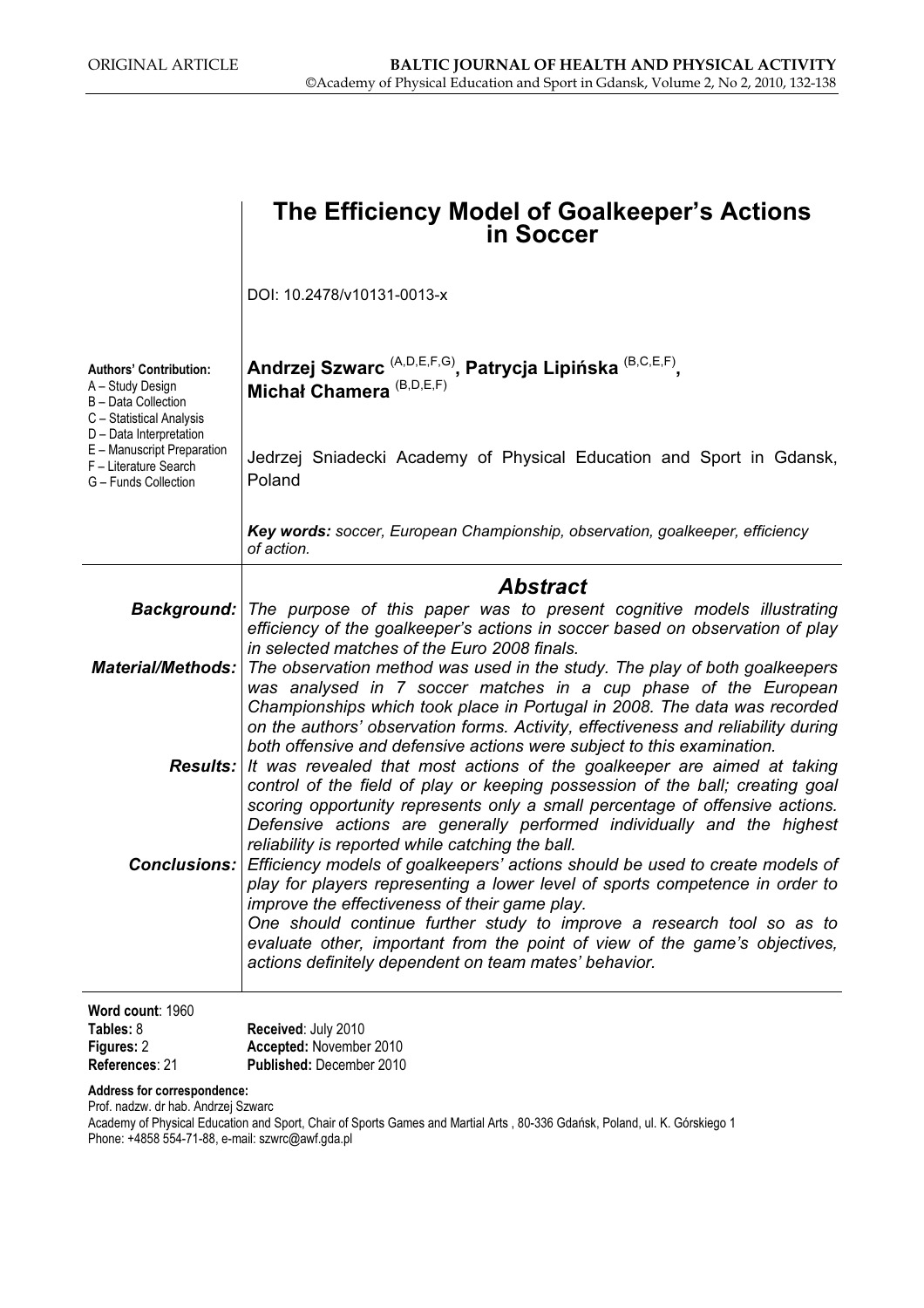### Introduction

Objective knowledge of players' actions during a team game and improvement in these actions are the most important issues in the praxeology of sport play. To deal with these issues so-called models of play are created. The praxeological model of sport play includes detailed models (tabular, mathematical and graphic) illustrating and designing actions and players' behaviors in a classified game [1,2].

In the praxeology of sport play basic values of efficiency of action<sup>1</sup>, such as rationality, activity, efficiency and reliability are estimated. Evaluation of players' activities from the point of view of the game's objectives contributes to the rationalization of game actions by relating these actions to objective cognitive models and improving effectiveness in play by illustrating performed actions defined as effective, and to economization of players' actions by the limitation of performing ineffective actions to eliminate in this way an expensive "trial and error" method [1,2].

Research on understanding the structure of soccer has several years' tradition which goes back to the 1960s. Determinants of goalkeepers' effective actions were searched, among others, by Szwarc [3], Bergier [4, 5], Kapera [6, 7], Bergier and Soroka [8], Bergier and Syryjczyk [9-10]. However, until now models illustrating a high level of the goalkeepers' play have not been created. Thus the main aim of this study was to prepare models illustrating efficiency of actions in elite goalkeepers.

The following research questions have been posed:

- 1. What are the most frequently performed actions in offensive and defensive phases by a top goalkeeper?
- 2. What are the activity, effectiveness and reliability of individual and group offensive and defensive actions of top goalkeepers in the aspect of implemented aims of the game?

### Material and method

The observation method was used in the study. The play of both goalkeepers was analysed in 7 soccer matches in a cup phase of the European Championships which took place in Portugal in 2008 (Tab.1).

| Tab. T. Liot of Laro 2000 games in which goal topols play was observed |                    |              |  |  |  |
|------------------------------------------------------------------------|--------------------|--------------|--|--|--|
| Competing teams                                                        | Stage competitions | Match result |  |  |  |
| Portugal - Germany                                                     | Quarter-final      | $2 - 3$      |  |  |  |
| Spain - Italy                                                          | Quarter-final      | $0-0$        |  |  |  |
| Turkey - Croatia                                                       | Quarter-final      | $3-2$        |  |  |  |
| Holland-Russia                                                         | Quarter-final      | $0 - 3$      |  |  |  |
| Spain - Russia                                                         | Semi-final         | $3-0$        |  |  |  |
| Germany - Turkey                                                       | Semi-final         | $3-2$        |  |  |  |
| Spain - Germany                                                        | Final              | $1 - 0$      |  |  |  |

| Tab.1. List of Euro 2008 games in which goalkeepers' play was observed |  |  |
|------------------------------------------------------------------------|--|--|
|                                                                        |  |  |

The data was recorded on the authors' observation forms [11]. Activity, effectiveness and reliability were subject to this examination. In attack, control of the field of play, keeping possession of the ball, creating a goal scoring opportunity and scoring a goal were assessed. In defence, actions against both scoring a goal and a goal scoring opportunity were determined.

In praxeological terms, efficiency of action is a total of practical qualities of play i.e. positively assessed characteristics of this action including rationality, effectiveness, reliability and activity of a player; more effective is a player who gained the highest number of positive values of assessment relativized to the objectives (scored goals, control of the field of play, retained possession of the ball) or, in case the number of positive values of assessment equals, the one who has the highest values of assessment [1].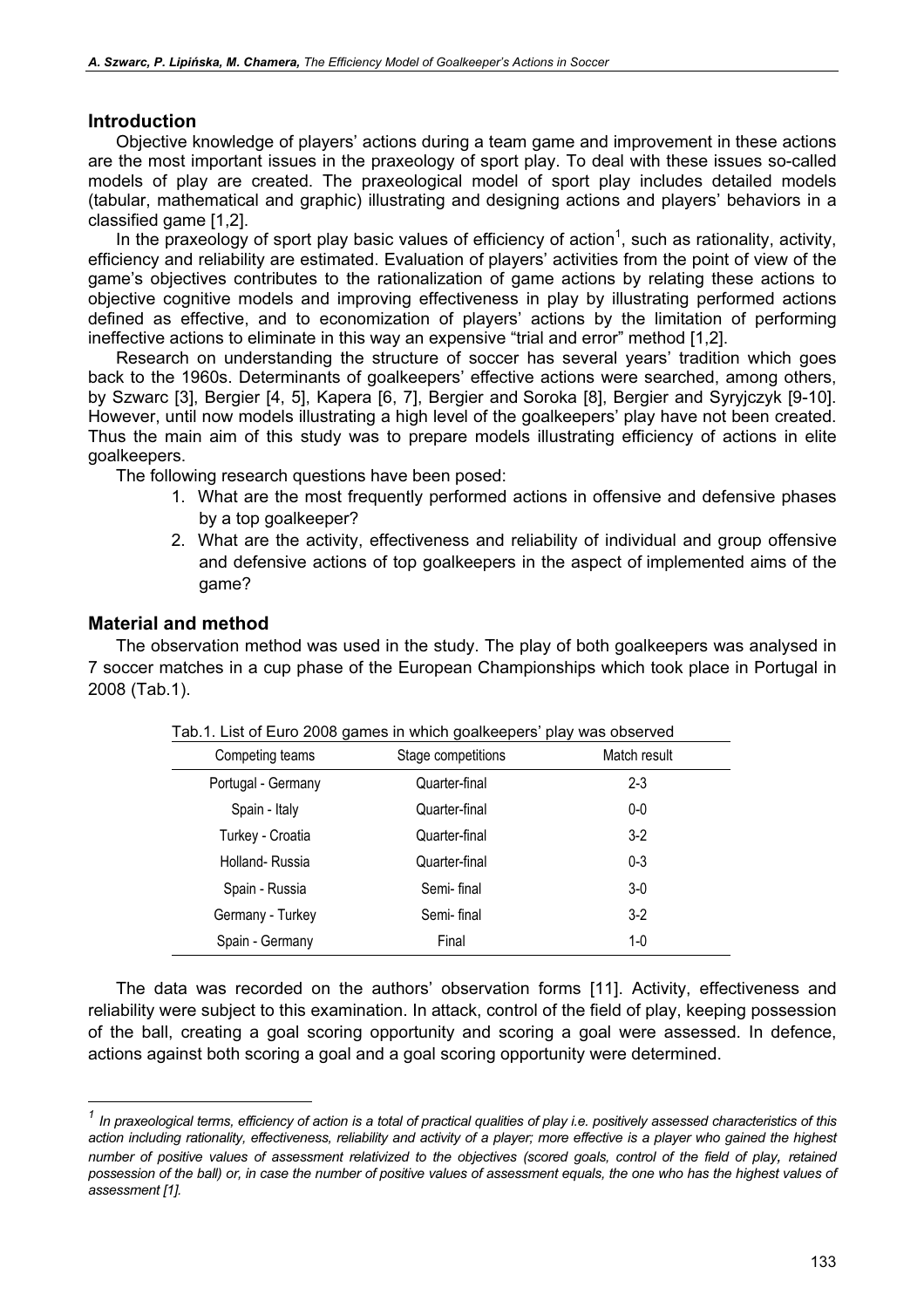## Results

Attack

Data from Tab.2 show that in Euro 2008 matches taking control of the field of play (75%) and keeping possession of the ball (22%) were the dominant actions performed by goalkeepers. Creating a goal scoring opportunity amounted to 3% of play actions. In the analysed matches the subjects did not perform scoring a goal action.

| Indices<br>Type of actions          | Number of<br>actions | Number of<br>effective<br>actions | Reliability | Percentage of<br>total actions | Average<br>number of<br>actions in a<br>match |
|-------------------------------------|----------------------|-----------------------------------|-------------|--------------------------------|-----------------------------------------------|
| Interception of the ball            | 64                   | 61                                | 96          | 22                             | 9.1                                           |
| Taking control of the field of play | 218                  | 142                               | 65          | 75                             | 31.2                                          |
| Creating a goal scoring opportunity |                      |                                   | 100         |                                | 1.2                                           |
| Scoring a goal                      |                      |                                   |             |                                |                                               |

|  | Tab.2 The efficiency model of goalkeepers' actions in defense |
|--|---------------------------------------------------------------|
|  |                                                               |

Top goalkeepers were most effective in keeping possession of the ball (9 actions on average in one match with 96% reliability) and creating a goal scoring opportunity (1 action on average with 100% reliability). The observed players were the most effective in taking control of the field of play (218 actions including 142 effective – 65% reliability).



Objectives of a game

Fig.1. Reliability of goalkeepers' actions in attack considering the game's objectives and ways of actions (I – individual, W – cooperation)

Tabular and graphic models illustrating the effectiveness of actions in keeping possession of the ball (Tab. 3 and Fig. 1) show that cooperation significantly predominated individual actions (85 and 6 actions respectively); however, 100% of reliability was gained in individual actions only. Most frequently catching the ball (42 times) was performed, rarelier catching the ball in a pass from the team mate (8 times), then followed catching the ball after tackling and dribbling (5 times) and other actions (3 times).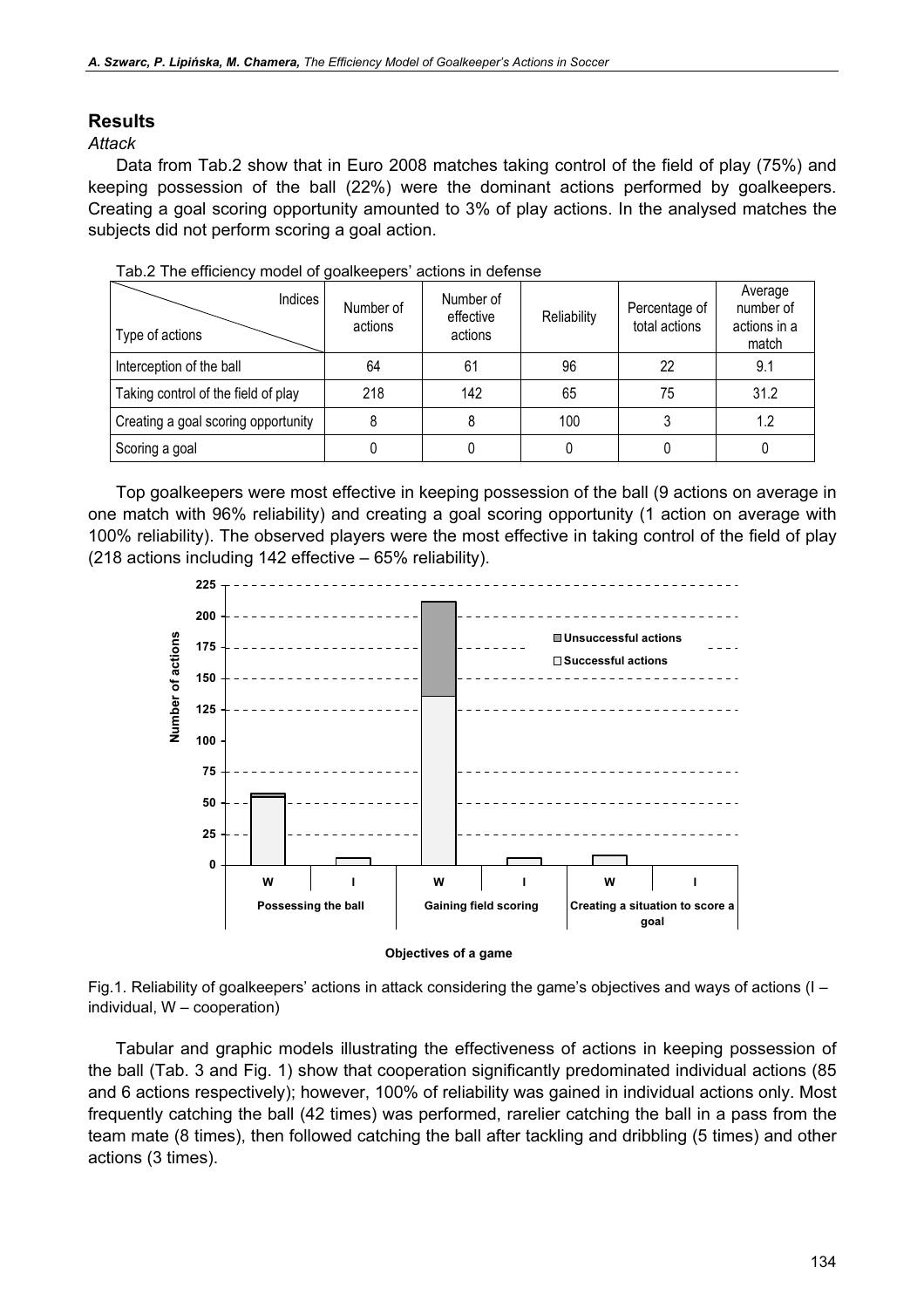The data from Table 4 and Figure 1 show that the goalkeepers under study cooperated 218 times and 142 times effectively in controlling the field of play. Only in 5 situations were individual actions performed but with 100% reliability (tackling and/or interception). The top goalkeepers most often took control of the field of play by a pass kick (out of 114 actions, 52 were effective – 45% reliability). The highest reliability (98%) was achieved when the ball was thrown with a hand.

The data from Table 5 show that in creating a goal scoring opportunity the goalkeepers under study displayed 100% reliability.

To create a goal scoring opportunity, goalkeepers passed the ball to team mates after a previous drop of the ball (6 times) or after kicking the ball from the field (twice).

The above actions constituted a small percentage of all actions performed by top goalkeepers while competing. The players under study did not participate in any actions aimed at scoring goals.

| Action      | Types of effectiveness                                  | Activity | <b>Effectiveness</b> | Reliability |
|-------------|---------------------------------------------------------|----------|----------------------|-------------|
| Individual  | Tackling and/or interception                            | 6        | 6                    | 100         |
| Cooperation | Catching the ball after tackling and/or<br>interception | 5        | 5                    | 100         |
|             | Catching the ball                                       | 42       | 40                   | 95          |
|             | Catching the ball from a team mate                      | 8        | 8                    | 100         |
|             | other (e.g. pass kick)                                  |          |                      | 66          |

#### Tab. 3. Efficiency of play in keeping possession of the ball

#### Tab.4 Efficiency of play in taking control of the field of play

| Action      | Types of effectiveness               | Activity | <b>Effectiveness</b> | Reliability |
|-------------|--------------------------------------|----------|----------------------|-------------|
|             | Throwing the ball                    | 56       | 55                   | 98          |
| Cooperation | Passing the ball after previous drop | 42       | 29                   | 70          |
|             | Pass kick                            | 114      | 52                   | 45          |
| Individual  | Tackling and/or interception         |          |                      | 100         |

#### Tab.5. Efficiency of play in creating a goal scoring opportunity

| Action      | Types of effectiveness               | Activity | Effectiveness | Reliability |
|-------------|--------------------------------------|----------|---------------|-------------|
| Cooperation | Kicking the ball after previous drop |          |               |             |
|             | Kicking the ball from the field      |          |               |             |

#### Defense

The top goalkeepers in the examined matches showed a similar reliability in defense both in counteracting to score a goal and creating a goal scoring opportunity: 82% and 90% reliability, respectively (Tab. 6). A slight difference in the activity of these actions was also noted (120 and 97 actions respectively).

| Indices<br>Type of actions                  | Number of<br>actions | Number of<br>effective<br>actions | Reliability | Percentage of<br>total actions | Average<br>number of<br>actions in<br>a match |
|---------------------------------------------|----------------------|-----------------------------------|-------------|--------------------------------|-----------------------------------------------|
| Against scoring a goal                      | 120                  | 98                                | 82          | 56                             | 17                                            |
| Against creating a goal scoring opportunity | 97                   | 88                                | 90          | 44                             | 14                                            |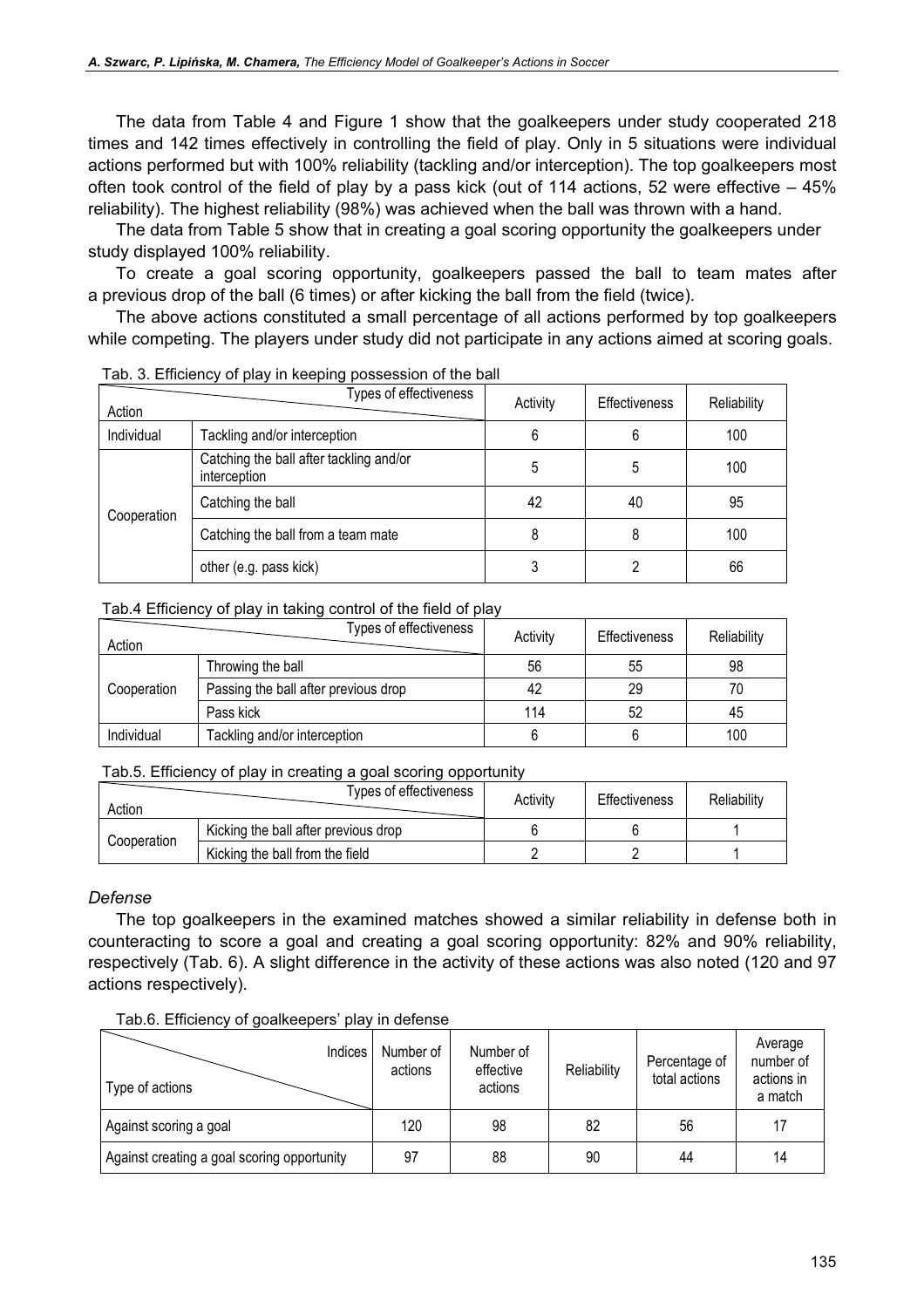The tabular and graphic models of efficiency of play in defense show (Tab. 7 and Fig. 2) that the goalkeepers under study performed all the actions individually, reasonably depending on the team mates' behavior. Out of 120 total actions, 98 were effective (86% reliability). Catching the ball was the most frequent and reliable action (45 actions with 98% reliability).

The players undertook other actions with a very high reliability in defense such as fisting (75%), pushing (78%), situational defense (80%), interventions without the ball (70%) and defense of direct and indirect free kick (80%). The goalkeepers under study did not defend when taking a penalty kick.

The data in Table 8 and Figure 2 show that individual actions of goalkeepers to counteract scoring a goal amounted to 89% reliability. Catching the ball was the most frequent and effective action (92 actions with 91% reliability). 100% reliability was achieved during interventions without a ball and 90% when interception-kicking out were performed outside the penalty area. The reliability of other actions i.e. fisting, pushing, interception-kicking out within the penalty area fluctuated between 77% and 89%.

| Action                  | Types of effectiveness                      | Activity | <b>Effectiveness</b> | Reliability |
|-------------------------|---------------------------------------------|----------|----------------------|-------------|
|                         | Catching the ball                           | 45       | 44                   | 98          |
|                         | Fisting                                     | 8        | 6                    | 75          |
|                         | Pushing                                     | 19       | 15                   | 78          |
| Individual              | One-to-one defense                          | 5        | 3                    | 70          |
|                         | Situational defense                         |          | 6                    | 80          |
|                         | Penalty kick defense                        | 0        | $\Omega$             | 0           |
|                         | Defense-intervention without the ball       | 24       | 16                   | 70          |
|                         | Defense of indirect and/or direct free kick | 9        |                      | 80          |
|                         | other                                       | 3        |                      | 30          |
| Total number of actions |                                             | 97       | 120                  | 98          |

Tab.7. Efficiency of play to counteract scoring a goal



#### Objectives of a game

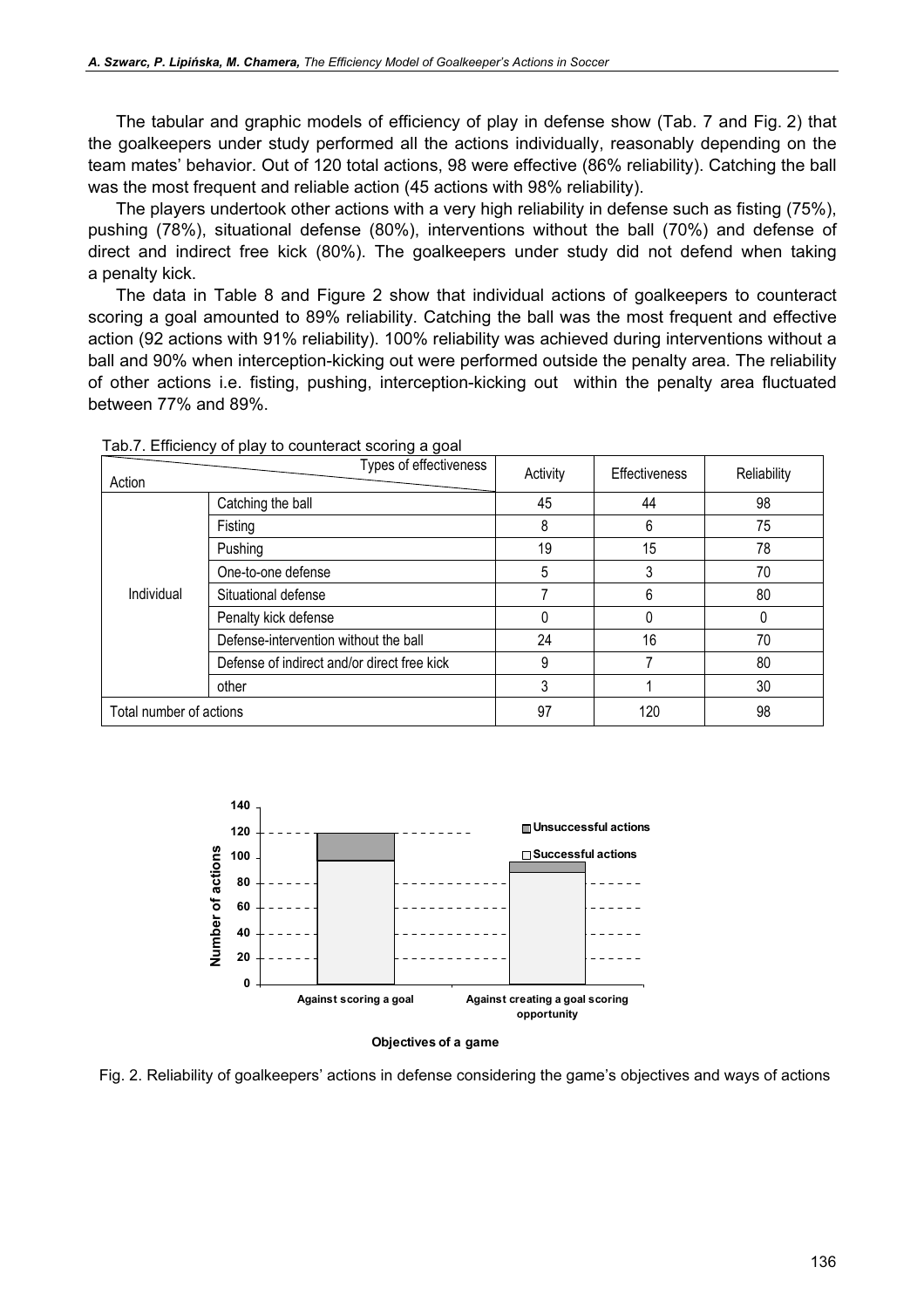| Action                  | Types of effectiveness                                        | Activity | <b>Effectiveness</b> | <b>Reliability</b> |
|-------------------------|---------------------------------------------------------------|----------|----------------------|--------------------|
|                         | Catching the ball                                             | 60       | 55                   | 92                 |
|                         | Fisting                                                       |          | 6                    | 82                 |
| Individual              | Pushing                                                       |          |                      | 81                 |
|                         | Interception-kicking out the ball in the penalty<br>area      | 6        | 6                    | 100                |
|                         | Intervention without a ball                                   | 9        | 8                    | 88                 |
|                         | Interception-kicking out the ball outside the<br>penalty area | 11       | 10                   | 90                 |
| Total number of actions |                                                               | 97       | 88                   | 90                 |

Tab.8. Efficiency of play to counteract scoring a goal

#### **Discussion**

Indicators of effective actions of goalkeepers have been sought in Poland by only few researchers so far [3–13]. In the world research centres these issues are not discussed too often, either [among others 14–18]. The detailed preliminary research leads to the following conclusion: the diversity of the subject matter and the methodological eclecticism of the applied research procedures make comparative detailed analyses impossible; apart from a quantitative analysis of actions aiming at getting goals, a comparison of the remaining elements of the game is not justified because the majority of their descriptions and classifications do not take into consideration purposes of the game and situational conditioning of competing [2].

Praxeology of the sports game is seen as a tool for solving many issues because the praxeological methodology permits solving many problems of the sports practice in a scientific way thanks to a systematic approach, rendered relative to the determined situations of the game. The authors' study is supposed to initiate the research activity in this area. As of now an innovative character of the described examinations and their praxeological approach make an honest discussion impossible. Reflection and conclusions can concern only the presented report.

We can conclude that goalkeepers' actions aimed at controlling the field of play dominate in attack. They create ¾ of the total actions performed in the match. The majority of actions are team actions and cooperation definitely dependent on team mates' behavior during the match. 21% of actions performed by top goalkeepers are focused on keeping possession of the ball. Creating a goal scoring opportunity is a small percentage of goalkeepers' activity (3% of total actions being the effect of cooperation). Goalkeepers perform over half of their actions leading to taking control of the field of play passing the ball; however, 100% reliability is gained by throwing the ball.

In defense, top goalkeepers perform mainly individual actions, reasonably dependent on other team mates' actions. The actions are to counteract both scoring a goal and creating a goal scoring opportunity. The highest, 95% reliability is achieved when catching the ball.

Some of the actions, mainly those resulting from cooperation, have not been classified. They are as follows: being in a position to retain the ball to outnumber opponents temporarily while attacking, letting through the ball to outnumber opponents temporarily while performing regular elements of play at the opponents' goal, directing actions of players from a field of play – correction of positioning of 'active zone', narrowing and shortening field of play and off-side. A quantitative approach and the analysis of these actions would certainly expand the created models of actions performed by goalkeepers.

#### Conclusion

Efficiency models of goalkeepers' actions should be used to create models of play for players representing a lower level of sports competence in order to improve the effectiveness of their game play.